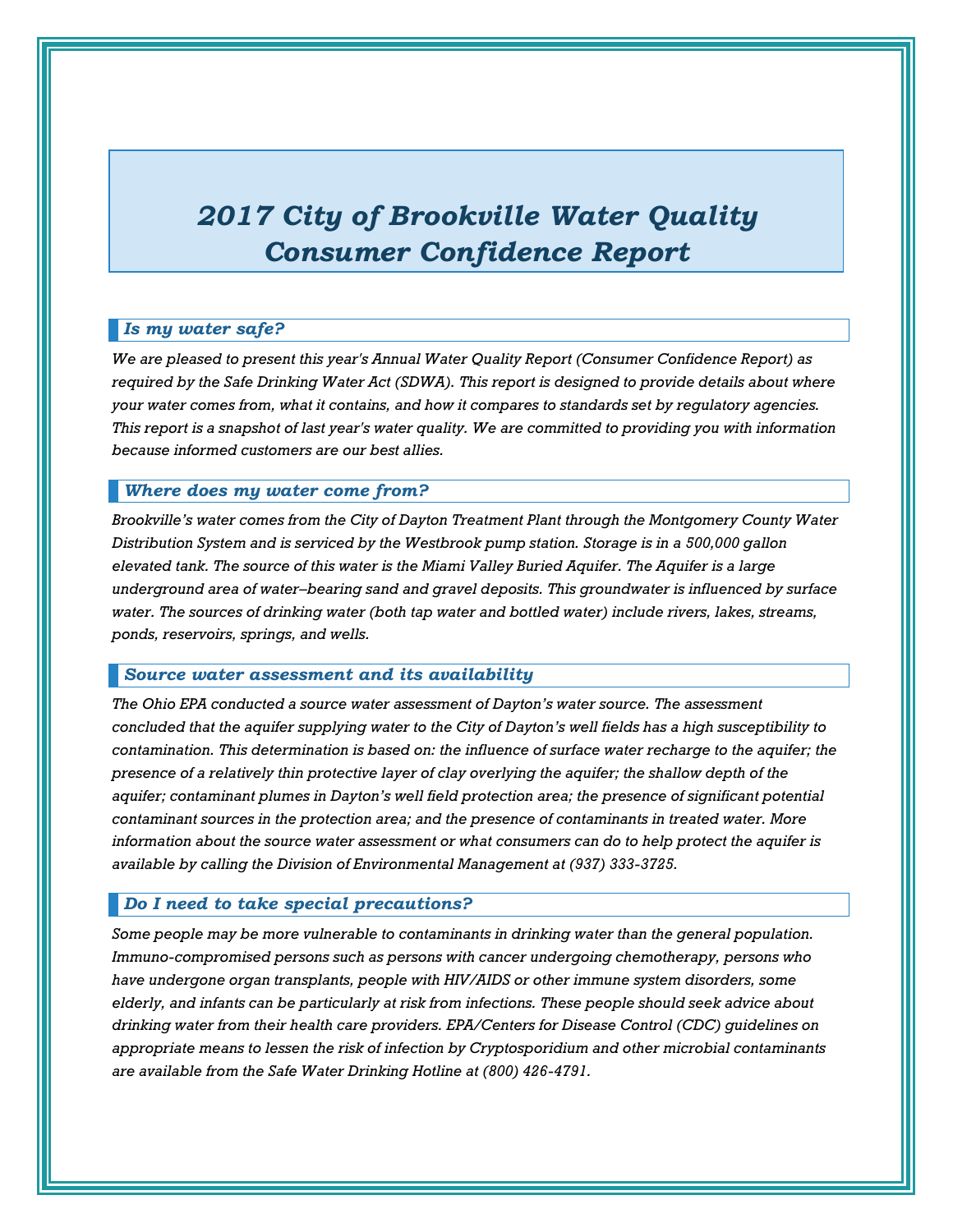## *Why are there contaminants in my drinking water?*

*Drinking water, including bottled water, may reasonably be expected to contain at least small amounts of some contaminants. The presence of contaminants does not necessarily indicate that water poses a health risk. More information about contaminants and potential health effects can be obtained by calling the Environmental Protection Agency's (EPA) Safe Drinking Water Hotline (800-426-4791). The sources of drinking water (both tap water and bottled water) include rivers, lakes, streams, ponds, reservoirs, springs, and wells. As water travels over the surface of the land or through the ground, it dissolves naturally occurring minerals and, in some cases, radioactive material, and can pick up substances resulting from the presence of animals or from human activity. Contaminants that may be present in source water include: microbial contaminants, such as viruses and bacteria, that may come from sewage treatment plants, septic systems, agricultural livestock operations, and wildlife; inorganic contaminants, such as salts and metals, which can be naturally occurring or result from urban stormwater runoff, industrial, or domestic wastewater discharges, oil and gas production, mining, or farming; pesticides and herbicides, which may come from a variety of sources such as agriculture, urban stormwater runoff, and residential uses; organic Chemical Contaminants, including synthetic and volatile organic chemicals, which are by-products of industrial processes and petroleum production, and can also come from gas stations, urban stormwater runoff, and septic systems; and radioactive contaminants, which can be naturally occurring or be the result of oil and gas production and mining activities. In order to ensure that tap water is safe to drink, EPA prescribes regulations that limit the amount of certain contaminants in water provided by public water systems. Food and Drug Administration (FDA) regulations establish limits for contaminants in bottled water which must provide the same protection for public health.*

#### *How can I get involved?*

*If you would like to participate in decisions that affect drinking water quality, please contact the City of Dayton water department for information on water board or city/council meetings at (937) 333-6030.*

## *Cross Connection Control Survey*

*The purpose of this survey is to determine whether a cross-connection may exist at your home or business. A cross connection is an unprotected or improper connection to a public water distribution system that may cause contamination or pollution to enter the system. We are responsible for enforcing cross-connection control regulations and insuring that no contaminants can, under any flow conditions, enter the distribution system. If you have any of the devices listed below please contact us so that we can discuss the issue, and if needed, survey your connection and assist you in isolating it if that is necessary.* 

- *Boiler/ Radiant heater (water heaters not included)*
- *Underground lawn sprinkler system*
- *Pool or hot tub (whirlpool tubs not included)*
- *Additional source(s) of water on the property*
- *Decorative pond*
- *Watering trough*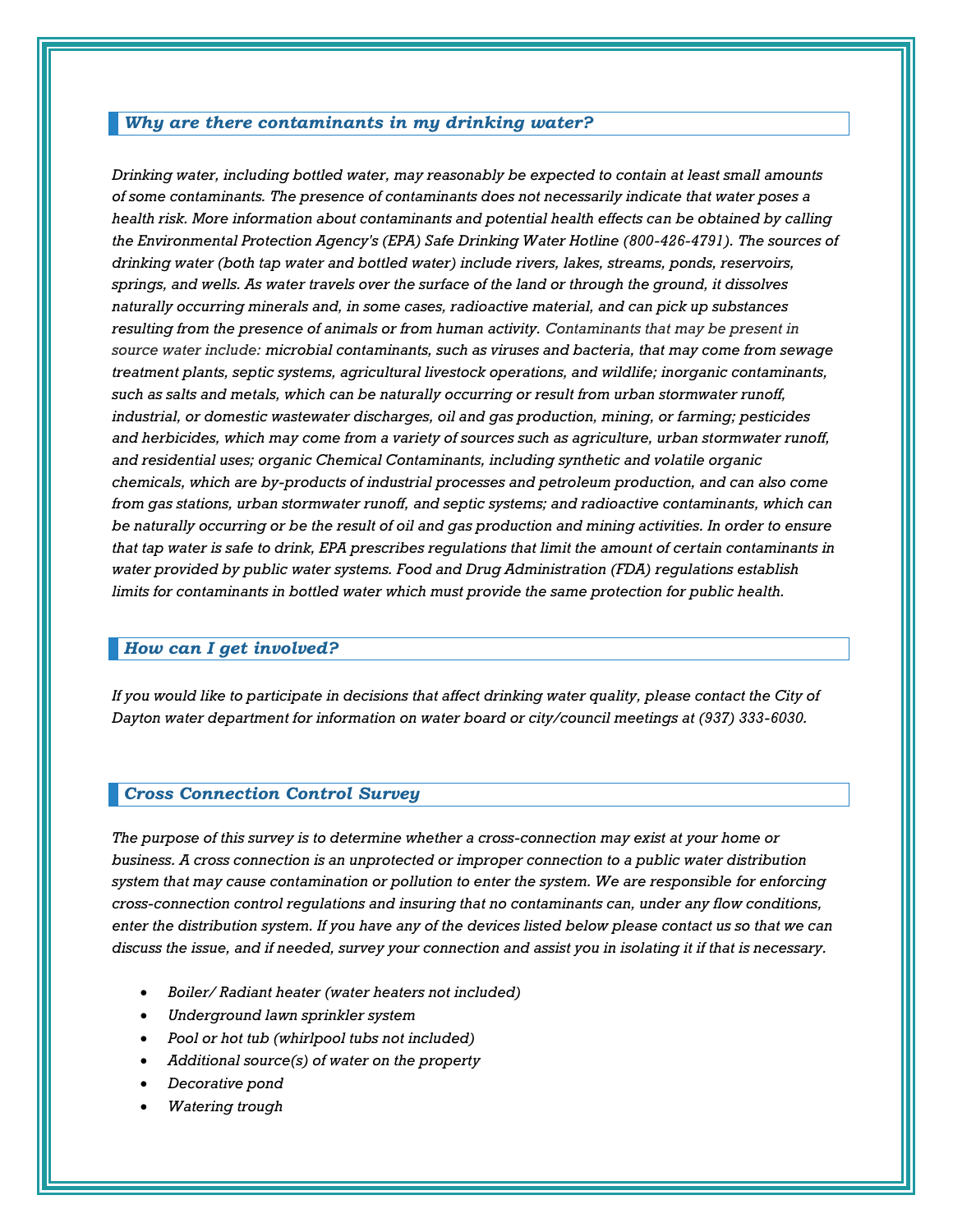# *Source Water Protection Tips*

*Protection of drinking water is everyone's responsibility. You can help protect your community's drinking water source in several ways:*

- *Eliminate excess use of lawn and garden fertilizers and pesticides - they contain hazardous chemicals that can reach your drinking water source.*
- *Pick up after your pets.*
- *If you have your own septic system, properly maintain your system to reduce leaching to water sources or consider connecting to a public water system.*
- *Dispose of chemicals properly; take used motor oil to a recycling center.*
- *Volunteer in your community. Find a watershed or wellhead protection organization in your community and volunteer to help. If there are no active groups, consider starting one. Use EPA's Adopt Your Watershed to locate groups in your community, or visit the Watershed Information Network's How to Start a Watershed Team.*
- *Organize a storm drain stenciling project with your local government or water supplier. Stencil a message next to the street drain reminding people "Dump No Waste - Drains to River" or "Protect Your Water." Produce and distribute a flyer for households to remind residents that storm drains dump directly into your local water body.*

#### *Water Conservation Tips*

*Did you know that the average U.S. household uses approximately 400 gallons of water per day or 100 gallons per person per day? Luckily, there are many low-cost and no-cost ways to conserve water. Small changes can make a big difference - try one today and soon it will become second nature.*

- *Take short showers - a 5 minute shower uses 4 to 5 gallons of water compared to up to 50 gallons for a bath.*
- *Shut off water while brushing your teeth, washing your hair and shaving and save up to 500 gallons a month.*
- *Use a water-efficient showerhead. They're inexpensive, easy to install, and can save up to 750 gallons a month.*
- *Run your clothes washer and dishwasher only when they are full. You can save up to 1,000 gallons a month.*
- *Water plants only when necessary.*
- *Fix leaky toilets and faucets. Faucet washers are inexpensive and take only a few minutes to replace. To check your toilet for a leak, place a few drops of food coloring in the tank and wait. If it seeps into the toilet bowl without flushing, you have a leak. Fixing it or replacing it with a new, more efficient model can save up to 1,000 gallons a month.*
- *Adjust sprinklers so only your lawn is watered. Apply water only as fast as the soil can absorb it and during the cooler parts of the day to reduce evaporation.*
- *Teach your kids about water conservation to ensure a future generation that uses water wisely. Make it a family effort to reduce next month's water bill!*
- *Visit [www.epa.gov/watersense](http://www.epa.gov/watersense) for more information.*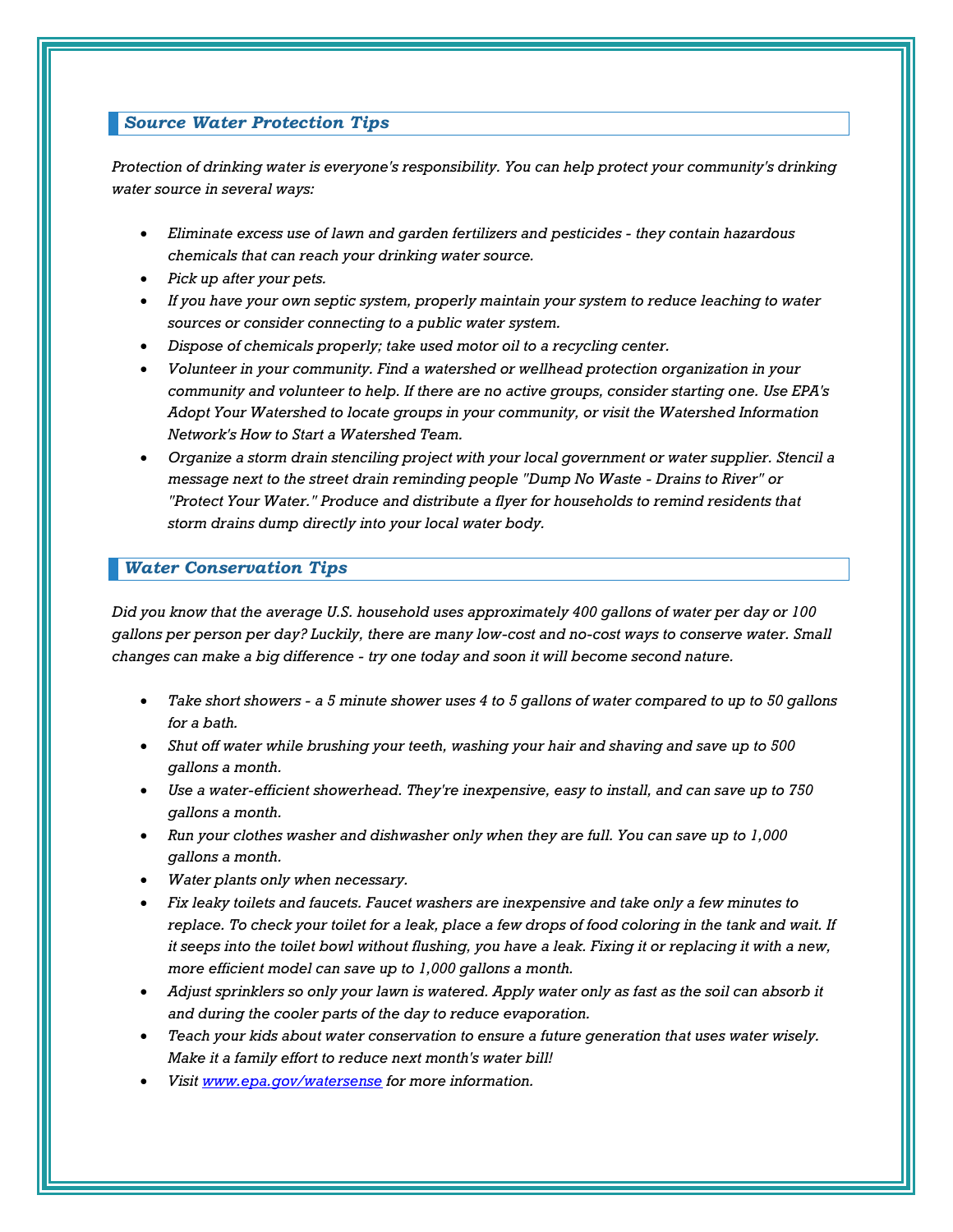# *Monitoring and reporting of compliance data violations*

*In 2016, one sample tested e-coli positive due to a sampling error. Additional samples, both upstream and downstream from the original sample sight tested negative.* 

# *Additional Information for Lead*

*If present, elevated levels of lead can cause serious health problems, especially for pregnant women and young children. Lead in drinking water is primarily from materials and components associated with service lines and home plumbing. City of Brookville is responsible for providing high quality drinking water, but cannot control the variety of materials used in plumbing components. When your water has been sitting for several hours, you can minimize the potential for lead exposure by flushing your tap for 30 seconds to 2 minutes before using water for drinking or cooking. If you are concerned about lead in your water, you may wish to have your water tested. Information on lead in drinking water, testing methods, and steps you can take to minimize exposure is available from the Safe Drinking Water Hotline at 800-426-4791 or at http://www.epa.gov/safewater/lead.* 

## *Water Quality Data Table*

*In order to ensure that tap water is safe to drink, EPA prescribes regulations which limit the amount of contaminants in water provided by public water systems. The table below lists all of the drinking water contaminants that we detected during the calendar year of this report. Although many more contaminants were tested, only those substances listed below were found in your water. All sources of drinking water contain some naturally occurring contaminants. At low levels, these substances are generally not harmful in our drinking water. Removing all contaminants would be extremely expensive, and in most cases, would not provide increased protection of public health. A few naturally occurring minerals may actually improve the taste of drinking water and have nutritional value at low levels. Unless otherwise noted, the data presented in this table is from testing done in the calendar year of the report. The EPA or the State requires us to monitor for certain contaminants less than once per year because the concentrations of these contaminants do not vary significantly from year to year, or the system is not considered vulnerable to this type of contamination. As such, some of our data, though representative, may be more than one year old. In this table, you will find terms and abbreviations that might not be familiar to you. To help you better understand these terms, we have provided the definitions below the table.*

| <b>REGULATED</b><br><b>SUBSTANCE</b>    | <b>HIGHEST</b><br><b>LEVEL</b><br><b>ALLOWED</b><br>(MCL) | <b>IDEAL</b><br><b>GOALS</b><br>(MCLG) | <b>HIGHEST</b><br><b>LEVEL</b><br><b>DETECTED</b> | <b>RANGE OF</b><br><b>DETECTION</b> | <b>VIOLATIONS</b> | <b>SOURCES OF</b><br><b>CONTAMINANTS</b> |  |  |
|-----------------------------------------|-----------------------------------------------------------|----------------------------------------|---------------------------------------------------|-------------------------------------|-------------------|------------------------------------------|--|--|
| <b>Requlated at the Treatment Plant</b> |                                                           |                                        |                                                   |                                     |                   |                                          |  |  |
| Fluoride (ppm)                          | 4                                                         | 4                                      | 1.06                                              | $.64 - 1.06$                        | No                | Natural geology / supplement             |  |  |
| Nitrate(ppm)                            | 10                                                        | 10                                     | 1.61                                              | $011 - 1.61$                        | No                | Fertilizer runoff / natural geology      |  |  |
| Turbidity (NTU)                         | $TT=1$                                                    | N/A                                    | 0.73                                              |                                     |                   | Lime softening residuals                 |  |  |
|                                         | $TT = > 95\%$<br>must be < 0.3                            |                                        | $100\%$                                           | $0.02 - 0.43$                       | No.               |                                          |  |  |
| $Cis-1.2$<br>Dichloroethylene (ppb)     | 70                                                        | 70                                     | 0.67                                              | ND-0.67                             | No.               | Discharge from factories                 |  |  |
| <b>Total Organic Carbon</b><br>(TOC)    | TT <sub>2</sub>                                           | N/A                                    | 0.93 <sub>2</sub>                                 | $0.36 - 93$                         | No.               | Naturally in the environment             |  |  |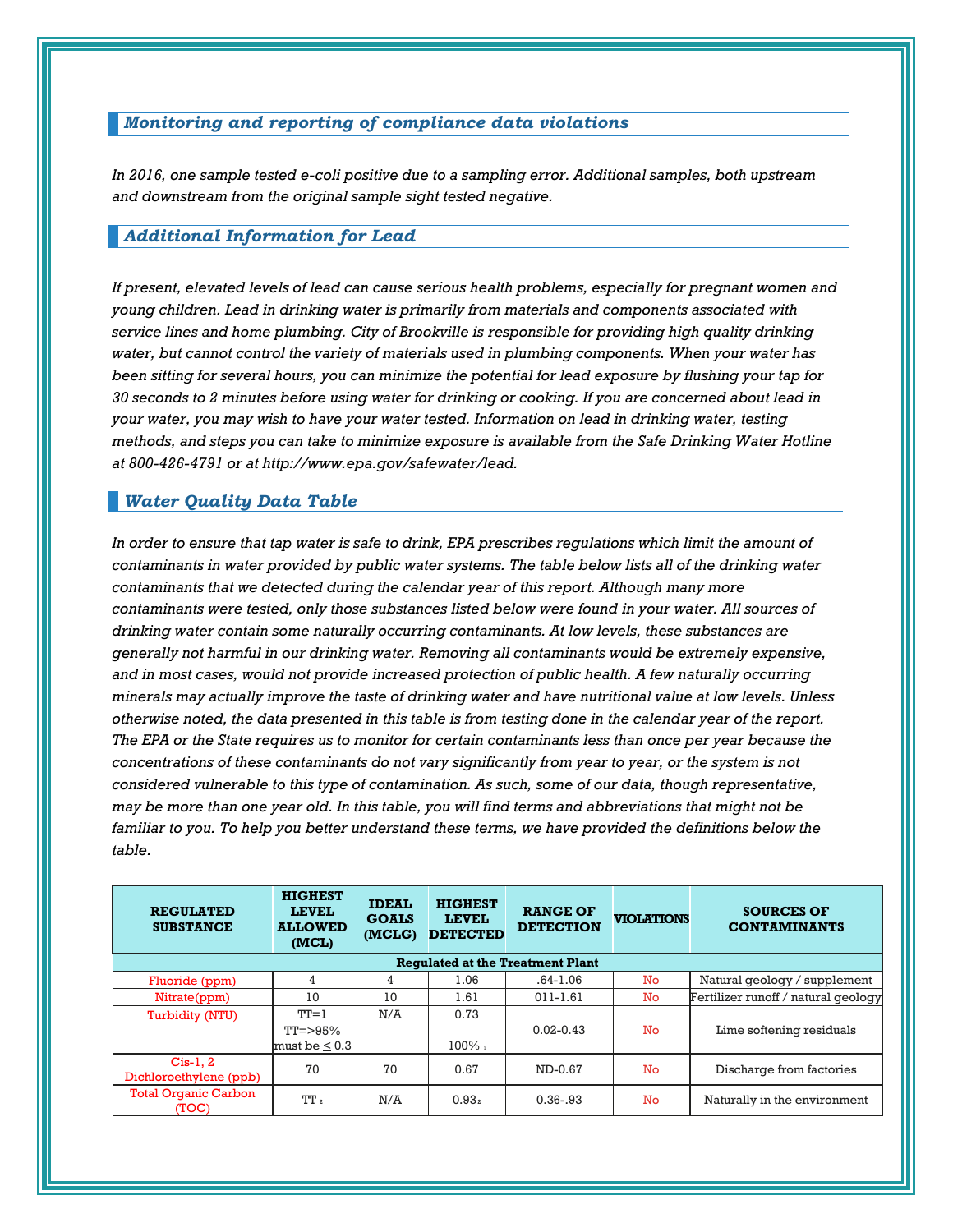|                                                                                                                      | <b>MCLG</b>        | MCL,                                                                                                                                                                                                                                                                                          | <b>Detect</b><br>In           | Range |       |                       |                  |                                                    |
|----------------------------------------------------------------------------------------------------------------------|--------------------|-----------------------------------------------------------------------------------------------------------------------------------------------------------------------------------------------------------------------------------------------------------------------------------------------|-------------------------------|-------|-------|-----------------------|------------------|----------------------------------------------------|
| <b>Contaminants</b>                                                                                                  | or<br><b>MRDLG</b> | TT, or<br><b>MRDL</b>                                                                                                                                                                                                                                                                         | Your<br><b>Water Low High</b> |       |       | Sample<br><b>Date</b> | <b>Violation</b> | <b>Typical</b><br><b>Source</b>                    |
| <b>Disinfectants &amp; Disinfection By-Products</b>                                                                  |                    |                                                                                                                                                                                                                                                                                               |                               |       |       |                       |                  |                                                    |
| (There is convincing evidence that addition of a disinfectant is necessary for control of microbial<br>contaminants) |                    |                                                                                                                                                                                                                                                                                               |                               |       |       |                       |                  |                                                    |
| <b>Haloacetic Acids</b><br>$(HAA5)$ (ppb)                                                                            | NA                 | 60                                                                                                                                                                                                                                                                                            | 8.245                         | 6     | 8.245 | 2016                  | No               | By-product<br>of drinking<br>water<br>chlorination |
| <b>TTHMs</b> [Total<br>Trihalomethanes]<br>(ppb)                                                                     | NA                 | 80                                                                                                                                                                                                                                                                                            | 62.8                          | 31.4  | 62.8  | 2016                  | No               | By-product<br>of drinking<br>water<br>disinfection |
| <b>Microbiological Contaminants</b>                                                                                  |                    |                                                                                                                                                                                                                                                                                               |                               |       |       |                       |                  |                                                    |
| E. coli (RTCR) - in<br>the distribution<br>system (positive<br>samples)                                              | 0                  | Routine and repeat<br>samples are total<br>coliform positive<br>and either is E. coli<br>- positive or system<br>fails to take repeat<br>samples following<br>E. coli positive<br>routine sample or<br>system fails to<br>analyze total<br>coliform positive<br>repeat sample for<br>E. coli. | $\boldsymbol{l}$              | ΝA    | NA    | 2016                  | No               | Human and<br>animal fecal<br>waste                 |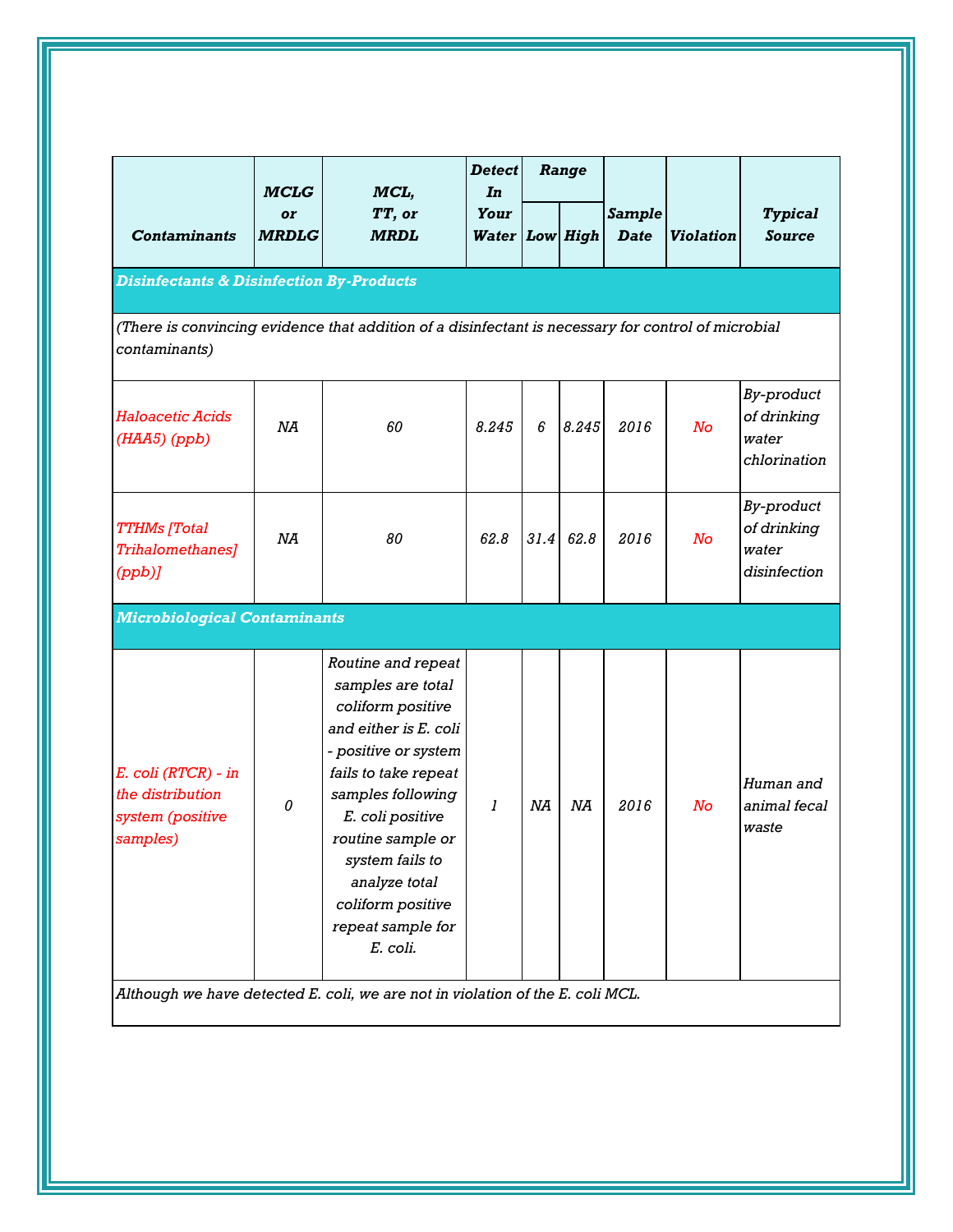| <b>Contaminants</b>                             | <b>MCLG AL Water</b> |    | Your        | <b>Sample</b><br><b>Date</b> | <b>#Samples</b><br><b>Exceeding</b><br>AL | <b>Exceeds</b><br>AL | <b>Typical Source</b>                                                      |  |
|-------------------------------------------------|----------------------|----|-------------|------------------------------|-------------------------------------------|----------------------|----------------------------------------------------------------------------|--|
| <b>Inorganic Contaminants</b>                   |                      |    |             |                              |                                           |                      |                                                                            |  |
| Copper - action level at<br>consumer taps (ppm) | 1.3                  |    | $1.3$ .0364 | 2016                         | 0                                         | No                   | Corrosion of household<br>plumbing systems; Erosion<br>of natural deposits |  |
| <b>Inorganic Contaminants</b>                   |                      |    |             |                              |                                           |                      |                                                                            |  |
| Lead - action level at<br>consumer taps (ppb)   | $\theta$             | 15 | 2.66        | 2016                         | 0                                         | No.                  | Corrosion of household<br>plumbing systems; Erosion<br>of natural deposits |  |

| <b>Unit Descriptions</b> |                                                                     |
|--------------------------|---------------------------------------------------------------------|
| Term                     | <b>Definition</b>                                                   |
| ppm                      | ppm: parts per million, or milligrams per liter (mg/L)              |
| ppb                      | ppb: parts per billion, or micrograms per liter (µg/L)              |
| ΝA                       | NA: not applicable                                                  |
| ND                       | ND: Not detected                                                    |
| NR                       | NR: Monitoring not required, but recommended.                       |
| positive samples         | positive samples/yr: The number of positive samples taken that year |

*Total Hardness of your water is 143.68 mg/L. The Calcium Hardness is 68 mg/L.* 

*The City of Brookville has a current unconditional license to operate our public water system.*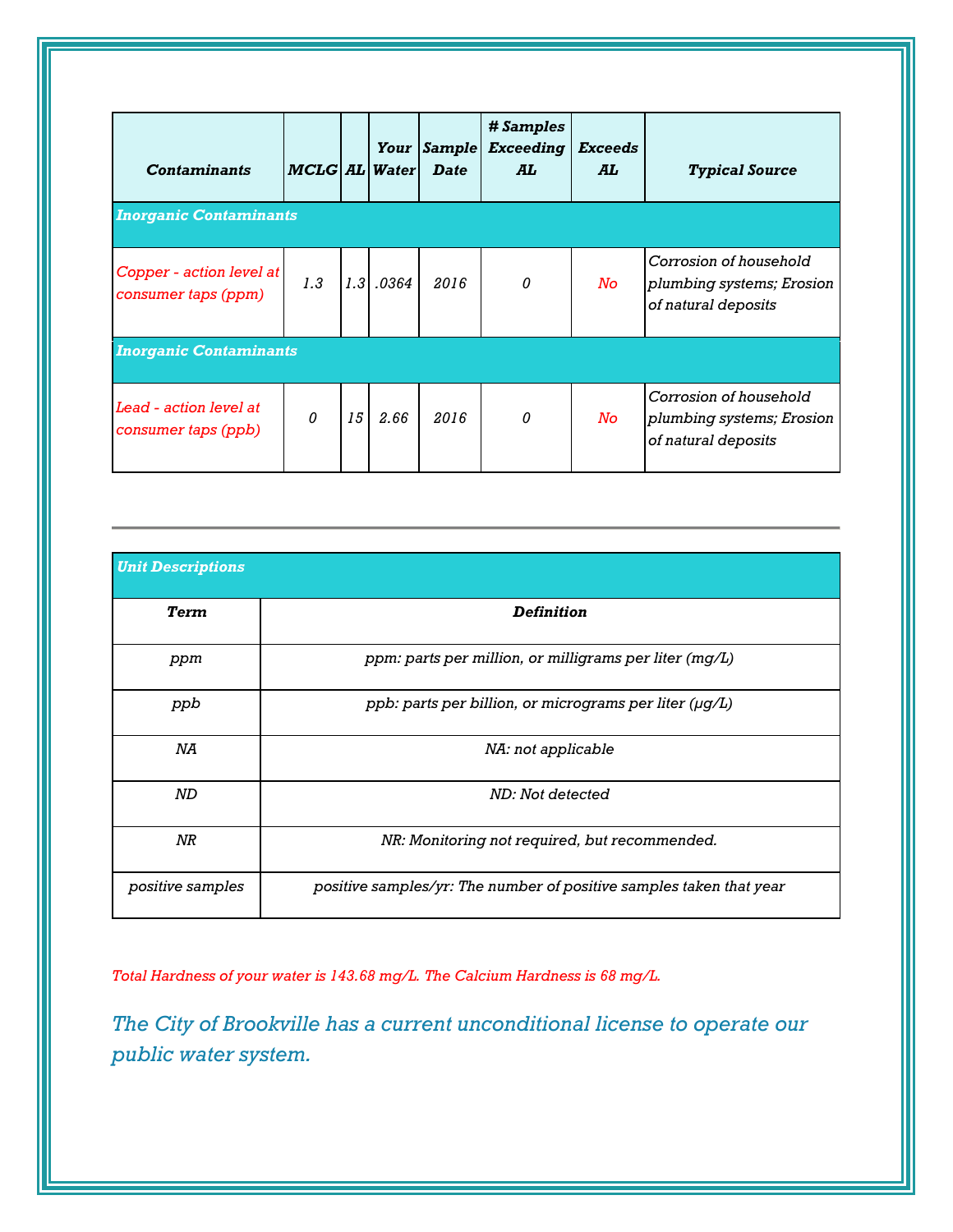# *Important Drinking Water Definitions*

| Term                        | <b>Definition</b>                                                                                                                                                                                                                                                                                                                                                                                                                 |
|-----------------------------|-----------------------------------------------------------------------------------------------------------------------------------------------------------------------------------------------------------------------------------------------------------------------------------------------------------------------------------------------------------------------------------------------------------------------------------|
| <b>MCLG</b>                 | MCLG: Maximum Contaminant Level Goal: The level of a contaminant in drinking water<br>below which there is no known or expected risk to health. MCLGs allow for a margin of<br>safety.                                                                                                                                                                                                                                            |
| MCL                         | MCL: Maximum Contaminant Level: The highest level of a contaminant that is allowed in<br>drinking water. MCLs are set as close to the MCLGs as feasible using the best available<br>treatment technology.                                                                                                                                                                                                                         |
| TТ                          | TT: Treatment Technique: A required process intended to reduce the level of a<br>contaminant in drinking water.                                                                                                                                                                                                                                                                                                                   |
| AL                          | AL: Action Level: The concentration of a contaminant which, if exceeded, triggers<br>treatment or other requirements which a water system must follow.                                                                                                                                                                                                                                                                            |
| Variances and<br>Exemptions | Variances and Exemptions: State or EPA permission not to meet an MCL or a treatment<br>technique under certain conditions.                                                                                                                                                                                                                                                                                                        |
| <b>MRDLG</b>                | MRDLG: Maximum residual disinfection level goal. The level of a drinking water<br>disinfectant below which there is no known or expected risk to health. MRDLGs do not<br>reflect the benefits of the use of disinfectants to control microbial contaminants.                                                                                                                                                                     |
| <b>MRDL</b>                 | MRDL: Maximum residual disinfectant level. The highest level of a disinfectant allowed<br>in drinking water. There is convincing evidence that addition of a disinfectant is<br>necessary for control of microbial contaminants.                                                                                                                                                                                                  |
| MNR                         | <b>MNR: Monitored Not Regulated</b>                                                                                                                                                                                                                                                                                                                                                                                               |
| MPL                         | MPL: State Assigned Maximum Permissible Level                                                                                                                                                                                                                                                                                                                                                                                     |
| Turbidity                   | Turbidity: A measure of the cloudiness of water and is an indication of the effectiveness<br>of our filtration system. The turbidity limit set by the EPA is 0.3 NTU in 95% of the daily<br>samples and shall not exceed 5 NTU at any time. As reported above, the City of Dayton's<br>highest recorded turbidity result for 2016 was 0.73 NTU and lowest monthly percentage<br>of samples meeting the turbidity limits was 100%. |

*If you would like more information regarding water quality, you may contact us at: City of Brookville Water Department, 301 Sycamore Street, Brookville, Ohio 45309. Phone: (937) 833-2135.*